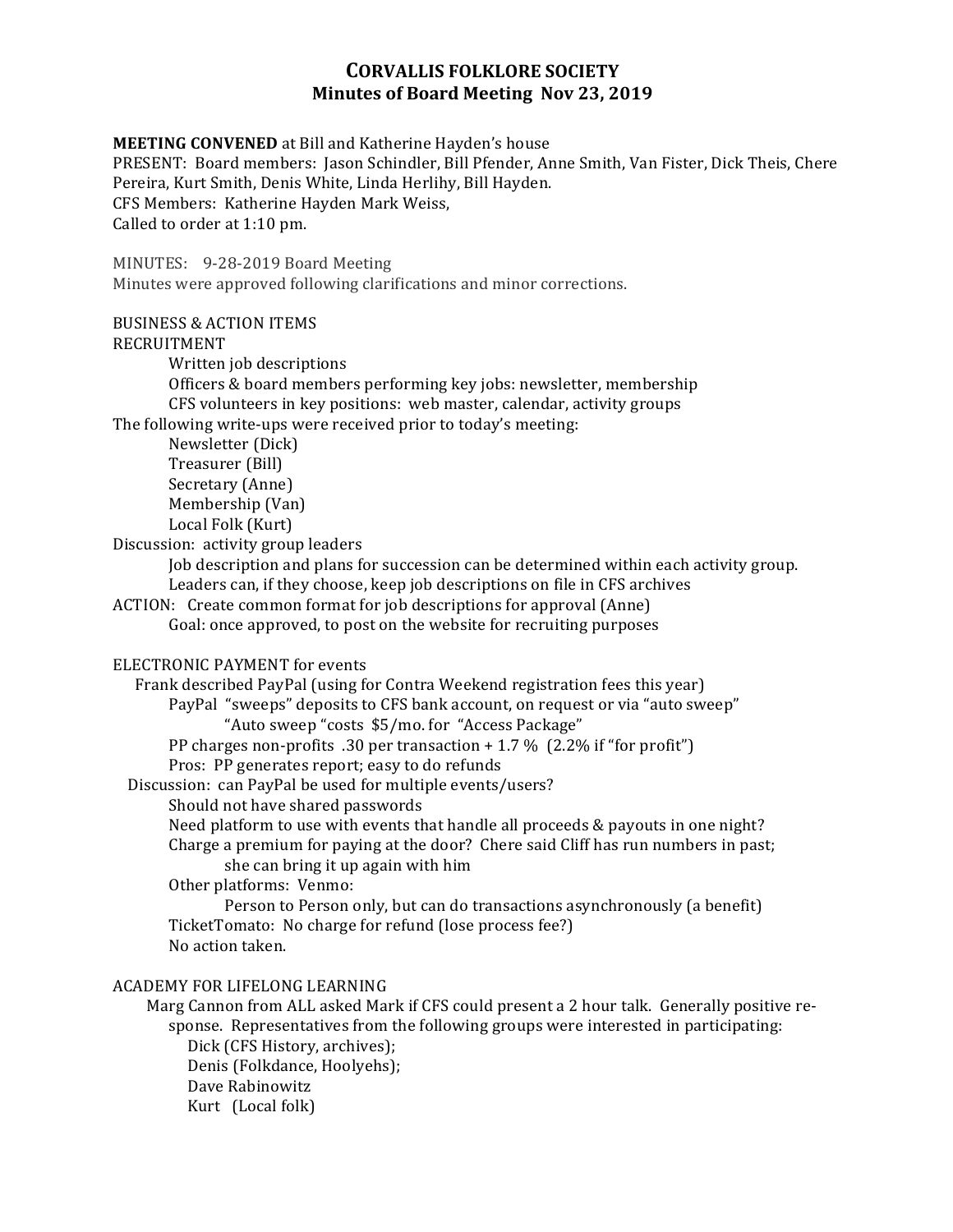# **CORVALLIS FOLKLORE SOCIETY Minutes of Board Meeting Nov 23, 2019**

 Chere (Concerts) Jason to ask Michelle Stowell (Contra Dance) ACTION: Anne will send needed email addresses to Mark. Mark will coordinate the scheduling of a a meeting with Marj: TREASURER REPORT: Summary\* Current Fiscal Year to date (July 1, 2019- Nov 23, 2019). Total Income =  $$6,122$  Total Expense =  $$10,697$  Net Income =  $($4,575)$  7%= $($429)$ Total Assets =  $$63,842$  Checking =  $$61,841$  Money Market Savings =  $$2,001$ \*(See ADDENDUM 1 for more details) MEMBERSHIP: Currently, CFS has 195 members; of these 168 have "joined" Member Planet For the 26 not "joined", should Van resend invitation? There are 104 "Lapsed" members in Member Planet data base. Requested Van to send "lapsed" list to CFS secretary for possible follow-up. Consider forming a "group" for these, create & send a special invitation about rejoining/ renewing. CONCERTS\* Roy Zimmerman & Bill Staines concerts went well. Winter Dance: Dick gave posters to hand out Tracy Grammer - lost CFS producer so no Feb concert possible Meeting with Rob Gandara (Whiteside concert producer) to talk about Ticket pre-sale notice: Whiteside members have gotten pre-sale notice Wailin Jennys CFS should obtain code for pre-sales and send out to members Co-sponsoring concerts: Rob & Chere will discuss on a case-by-case basis Jen Waters, new Executive Director at Whiteside, wants to book more shows: One BIG show per quarter - e.g. Wailin Jennys Smaller show one per month - e.g. Tom Paxton Two to three additional events every month Coordinating: Rob maintains Google Calendar for shows, but not always aware of conflicts or sometimes has no choice of dates for big name performers. \*(See ADDENDUM 2 for list of upcoming concerts)

### HOOLYEHS

Denis reported good success with new date, time, place & programming. Meet once/month Now offering a teaching session before each class; more people attending  $\left(\sim 30\right)$ = more \$\$

#### CONTRADANCE:

Remind Erik to label clearly all new sound equipment with identifying information for CFS.

NEXT BOARD MEETING: Sat Jan 25 or Sat Feb 1, 2020 1pm. Location TBD: Van will check into S Co-op Meeting Room

Submitted by:

Anne Smith, CFS Secretary